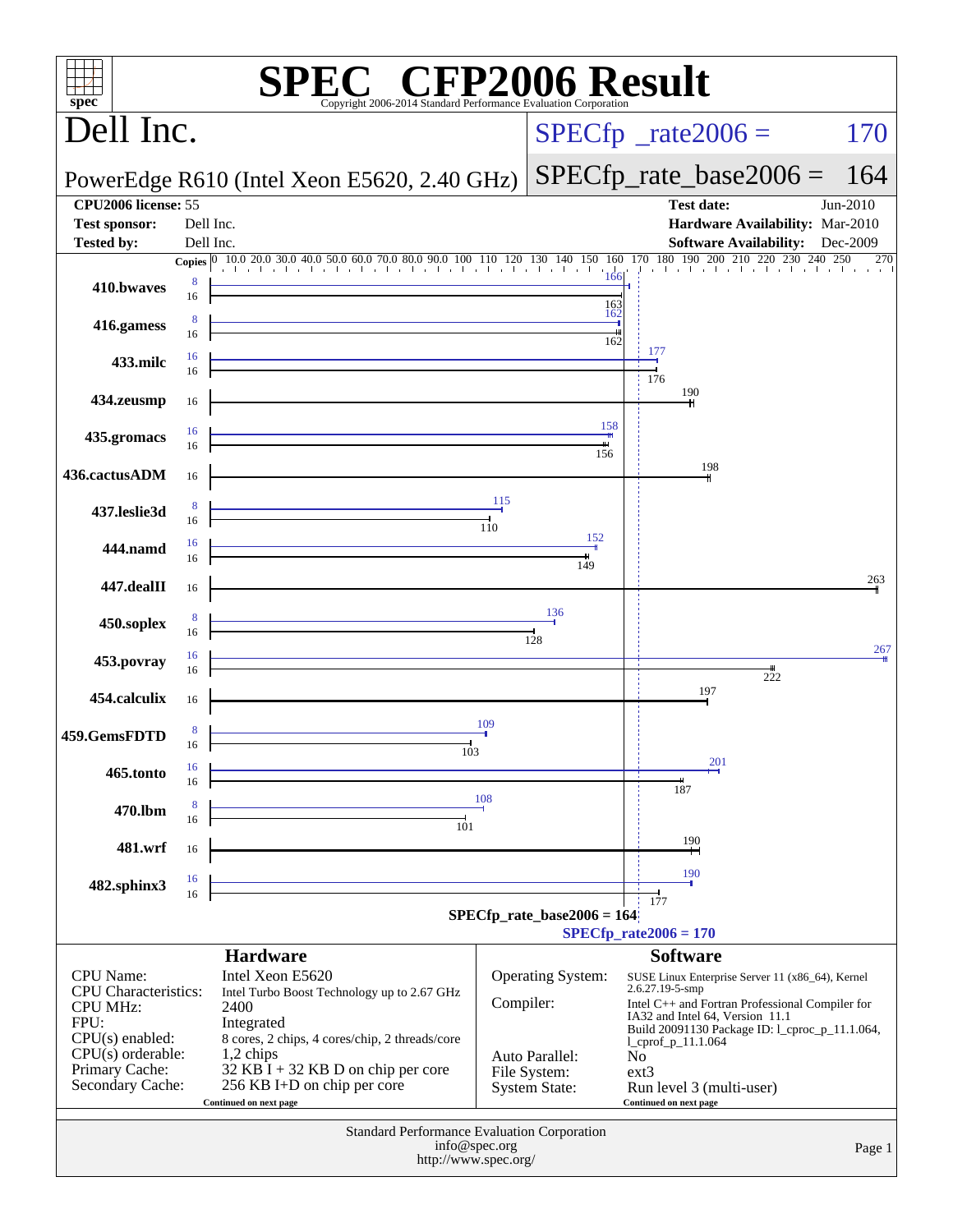| ┱<br>$spec^{\circ}$                                                                                       |                                                        |                        |              | <b>SPEC CFP2006 Result</b> |                     | Copyright 2006-2014 Standard Performance Evaluation Corporation |                         |                    |                           |                     |                       |                     |                       |                     |
|-----------------------------------------------------------------------------------------------------------|--------------------------------------------------------|------------------------|--------------|----------------------------|---------------------|-----------------------------------------------------------------|-------------------------|--------------------|---------------------------|---------------------|-----------------------|---------------------|-----------------------|---------------------|
| Dell Inc.                                                                                                 |                                                        |                        |              |                            |                     |                                                                 |                         |                    | $SPECfp\_rate2006 =$      |                     |                       |                     |                       | 170                 |
| PowerEdge R610 (Intel Xeon E5620, 2.40 GHz)                                                               |                                                        |                        |              |                            |                     |                                                                 |                         |                    | $SPECfp_rate\_base2006 =$ |                     |                       |                     |                       | 164                 |
| <b>CPU2006 license: 55</b><br>$Jun-2010$<br><b>Test date:</b>                                             |                                                        |                        |              |                            |                     |                                                                 |                         |                    |                           |                     |                       |                     |                       |                     |
| Dell Inc.<br>Hardware Availability: Mar-2010<br><b>Test sponsor:</b>                                      |                                                        |                        |              |                            |                     |                                                                 |                         |                    |                           |                     |                       |                     |                       |                     |
| Dell Inc.<br><b>Software Availability:</b><br>Dec-2009<br><b>Tested by:</b>                               |                                                        |                        |              |                            |                     |                                                                 |                         |                    |                           |                     |                       |                     |                       |                     |
| Other Cache:                                                                                              | L3 Cache:<br>12 MB I+D on chip per chip                |                        |              |                            |                     | <b>Base Pointers:</b><br>64-bit<br>Peak Pointers:<br>32/64-bit  |                         |                    |                           |                     |                       |                     |                       |                     |
| Memory:                                                                                                   | None<br>48 GB (12 x 4 GB DDR3-1333 DR RDIMM, CL9, ECC, |                        |              |                            |                     |                                                                 | Other Software:<br>None |                    |                           |                     |                       |                     |                       |                     |
| downclocked to 1066 MHz)<br>Disk Subsystem:<br>1 x 146 GB 15000 RPM SAS<br><b>Other Hardware:</b><br>None |                                                        |                        |              |                            |                     |                                                                 |                         |                    |                           |                     |                       |                     |                       |                     |
| <b>Results Table</b>                                                                                      |                                                        |                        |              |                            |                     |                                                                 |                         |                    |                           |                     |                       |                     |                       |                     |
|                                                                                                           |                                                        |                        |              | <b>Base</b>                |                     |                                                                 |                         |                    |                           |                     | <b>Peak</b>           |                     |                       |                     |
| <b>Benchmark</b><br>410.bwayes                                                                            | 16                                                     | Copies Seconds<br>1336 | Ratio<br>163 | <b>Seconds</b><br>1336     | Ratio<br><b>163</b> | <b>Seconds</b><br>1337                                          | Ratio<br>163            | <b>Copies</b><br>8 | <b>Seconds</b><br>657     | <b>Ratio</b><br>165 | <b>Seconds</b><br>655 | <b>Ratio</b><br>166 | <b>Seconds</b><br>657 | <b>Ratio</b><br>166 |
| 416.gamess                                                                                                | 16                                                     | 1940                   | 162          | 1951                       | 161                 | 1931                                                            | 162                     | 8                  | 972                       | 161                 | 968                   | 162                 | 969                   | <u>162</u>          |
| 433.milc                                                                                                  | 16                                                     | 833                    | 176          | 833                        | 176                 | 832                                                             | 176                     | 16                 | 831                       | 177                 | 831                   | 177                 | 832                   | 177                 |
| 434.zeusmp                                                                                                | 16                                                     | 768                    | 190          | 761                        | 191                 | 767                                                             | 190                     | 16                 | 768                       | 190                 | 761                   | 191                 | 767                   | 190                 |
| 435.gromacs                                                                                               | 16                                                     | 736                    | 155          | 726                        | 157                 | 732                                                             | 156                     | 16                 | 718                       | 159                 | 726                   | 157                 | 724                   | 158                 |
| 436.cactusADM                                                                                             | 16                                                     | 967                    | 198          | 972                        | 197                 | 967                                                             | 198                     | 16                 | 967                       | 198                 | 972                   | 197                 | 967                   | 198                 |
| 437.leslie3d                                                                                              | 16                                                     | 1363                   | <b>110</b>   | 1364                       | 110                 | 1362                                                            | 110                     | 8                  | 652                       | 115                 | 652                   | <u> 115</u>         | 653                   | 115                 |
| 444.namd                                                                                                  | 16                                                     | 864                    | <u>149</u>   | 858                        | 149                 | 866                                                             | 148                     | 16                 | 843                       | 152                 | 839                   | 153                 | 842                   | <u>152</u>          |
| 447.dealII                                                                                                | 16                                                     | 695                    | 263          | 693                        | 264                 | 695                                                             | 263                     | 16                 | 695                       | 263                 | 693                   | 264                 | 695                   | 263                 |
| 450.soplex                                                                                                | 16                                                     | 1042                   | 128          | 1043                       | 128                 | 1043                                                            | 128                     | 8                  | 489                       | 136                 | 489                   | 136                 | 490                   | 136                 |
| 453.povray                                                                                                | 16                                                     | 384                    | 222          | 383                        | 222                 | 382                                                             | 223                     | 16                 | 320                       | 266                 | 318                   | 267                 | 319                   | 267                 |
| 454.calculix                                                                                              | 16                                                     | 671                    | 197          | 671                        | 197                 | 672                                                             | 196                     | 16                 | 671                       | 197                 | 671                   | 197                 | 672                   | 196                 |
| 459.GemsFDTD                                                                                              | 16                                                     | 1648                   | 103          | 1652                       | 103                 | 1650                                                            | 103                     | 8                  | 777                       | 109                 | 778                   | 109                 | 781                   | 109                 |
| 465.tonto                                                                                                 | 16                                                     | 842                    | 187          | 846                        | 186                 | 842                                                             | 187                     | 16                 | 799                       | 197                 | 783                   | 201                 | 784                   | 201                 |
| 470.1bm                                                                                                   | 16                                                     | 2180                   | 101          | 2181                       | 101                 | 2183                                                            | 101                     | 8                  | 1016                      | 108                 | 1017                  | 108                 | 1017                  | 108                 |
| 481.wrf                                                                                                   | 16                                                     | 939                    | 190          | 939                        | 190                 | 924                                                             | 193                     | 16                 | 939                       | 190                 | 939                   | <b>190</b>          | 924                   | 193                 |
| 482.sphinx3                                                                                               | 16                                                     | 1761                   | 177          | 1757                       | 177                 | 1759                                                            | 177                     | 16                 | 1637                      | 190                 | 1638                  | <b>190</b>          | 1643                  | 190                 |
| Results appear in the order in which they were run. Bold underlined text indicates a median measurement.  |                                                        |                        |              |                            |                     |                                                                 |                         |                    |                           |                     |                       |                     |                       |                     |

#### **[Submit Notes](http://www.spec.org/auto/cpu2006/Docs/result-fields.html#SubmitNotes)**

The config file option 'submit' was used. numactl was used to bind copies to the cores

#### **[Operating System Notes](http://www.spec.org/auto/cpu2006/Docs/result-fields.html#OperatingSystemNotes)**

'ulimit -s unlimited' was used to set the stacksize to unlimited prior to run

#### **[Platform Notes](http://www.spec.org/auto/cpu2006/Docs/result-fields.html#PlatformNotes)**

 BIOS Settings: Power Management = Maximum Performance (Default = Active Power Controller) Data Reuse = Disabled (Default = Enabled)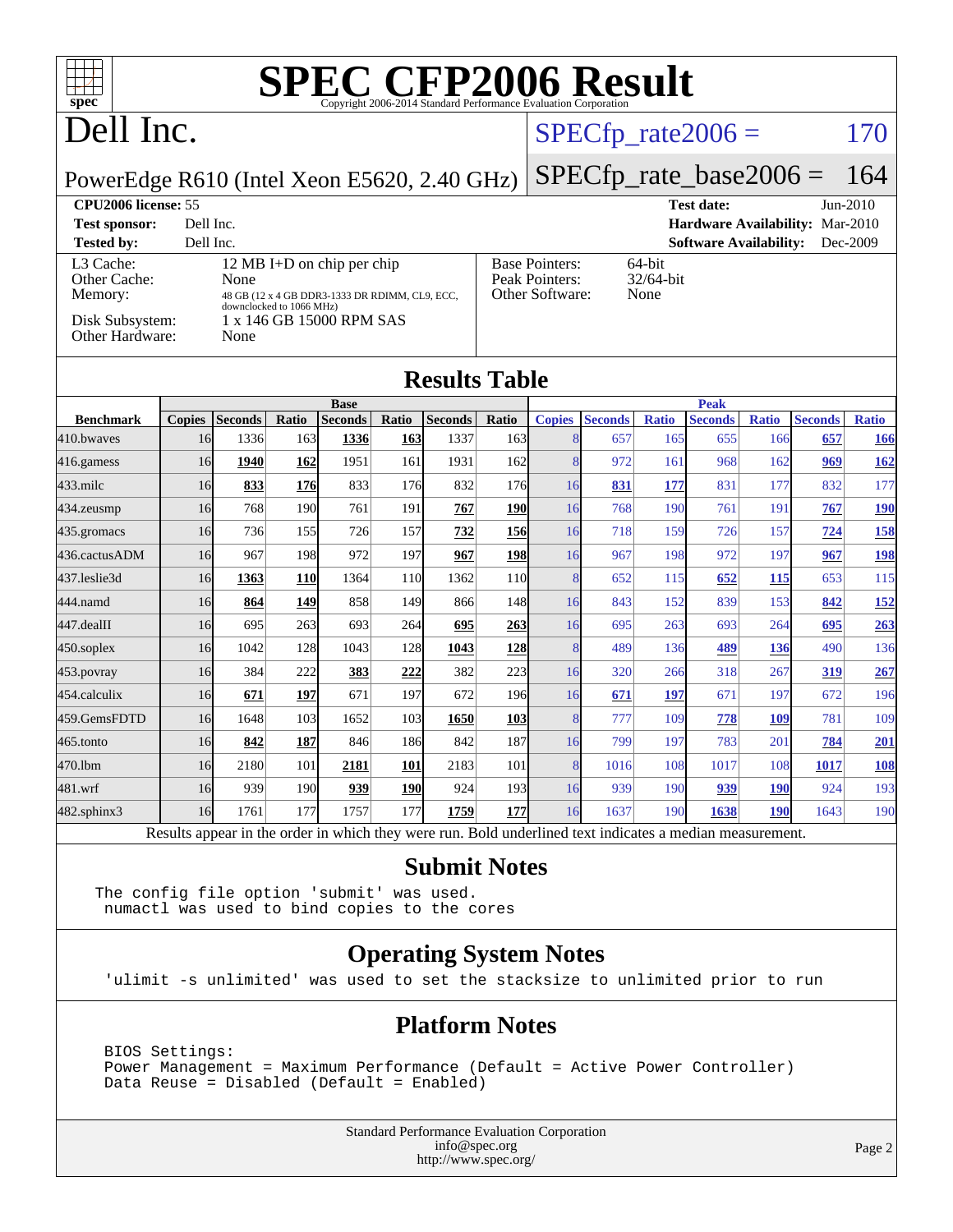

#### Dell Inc.

 $SPECTp_rate2006 = 170$ 

PowerEdge R610 (Intel Xeon E5620, 2.40 GHz) [SPECfp\\_rate\\_base2006 =](http://www.spec.org/auto/cpu2006/Docs/result-fields.html#SPECfpratebase2006) 164

**[Tested by:](http://www.spec.org/auto/cpu2006/Docs/result-fields.html#Testedby)** Dell Inc. **[Software Availability:](http://www.spec.org/auto/cpu2006/Docs/result-fields.html#SoftwareAvailability)** Dec-2009

**[CPU2006 license:](http://www.spec.org/auto/cpu2006/Docs/result-fields.html#CPU2006license)** 55 **[Test date:](http://www.spec.org/auto/cpu2006/Docs/result-fields.html#Testdate)** Jun-2010 **[Test sponsor:](http://www.spec.org/auto/cpu2006/Docs/result-fields.html#Testsponsor)** Dell Inc. **[Hardware Availability:](http://www.spec.org/auto/cpu2006/Docs/result-fields.html#HardwareAvailability)** Mar-2010

#### **[General Notes](http://www.spec.org/auto/cpu2006/Docs/result-fields.html#GeneralNotes)**

 Binaries were compiled on SLES 10 with Binutils 2.18.50.0.7.20080502 The Dell PowerEdge R610 and the Bull NovaScale R440 F2 models are electronically equivalent. The results have been measured on a Dell PowerEdge R610 model.

#### **[Base Compiler Invocation](http://www.spec.org/auto/cpu2006/Docs/result-fields.html#BaseCompilerInvocation)**

 $C$  benchmarks:<br>icc  $-m64$ 

[C++ benchmarks:](http://www.spec.org/auto/cpu2006/Docs/result-fields.html#CXXbenchmarks) [icpc -m64](http://www.spec.org/cpu2006/results/res2010q3/cpu2006-20100702-12146.flags.html#user_CXXbase_intel_icpc_64bit_bedb90c1146cab66620883ef4f41a67e)

[Fortran benchmarks](http://www.spec.org/auto/cpu2006/Docs/result-fields.html#Fortranbenchmarks): [ifort -m64](http://www.spec.org/cpu2006/results/res2010q3/cpu2006-20100702-12146.flags.html#user_FCbase_intel_ifort_64bit_ee9d0fb25645d0210d97eb0527dcc06e)

[Benchmarks using both Fortran and C](http://www.spec.org/auto/cpu2006/Docs/result-fields.html#BenchmarksusingbothFortranandC):<br>icc -m64 ifort -m64  $-m64$  ifort  $-m64$ 

#### **[Base Portability Flags](http://www.spec.org/auto/cpu2006/Docs/result-fields.html#BasePortabilityFlags)**

| 410.bwaves: -DSPEC CPU LP64<br>416.gamess: -DSPEC_CPU_LP64<br>433.milc: -DSPEC CPU LP64<br>434.zeusmp: -DSPEC_CPU_LP64<br>435.gromacs: -DSPEC_CPU_LP64 -nofor_main<br>436.cactusADM: - DSPEC CPU LP64 - nofor main<br>437.leslie3d: -DSPEC CPU LP64<br>444.namd: -DSPEC CPU LP64<br>447.dealII: -DSPEC CPU LP64 |                                                                |
|-----------------------------------------------------------------------------------------------------------------------------------------------------------------------------------------------------------------------------------------------------------------------------------------------------------------|----------------------------------------------------------------|
| 450.soplex: -DSPEC CPU LP64<br>453.povray: -DSPEC_CPU_LP64<br>454.calculix: - DSPEC CPU LP64 - nofor main<br>459. GemsFDTD: - DSPEC CPU LP64<br>465.tonto: -DSPEC CPU LP64                                                                                                                                      |                                                                |
| 470.1bm: - DSPEC CPU LP64<br>482.sphinx3: -DSPEC_CPU_LP64                                                                                                                                                                                                                                                       | 481.wrf: -DSPEC CPU_LP64 -DSPEC_CPU_CASE_FLAG -DSPEC_CPU_LINUX |

#### **[Base Optimization Flags](http://www.spec.org/auto/cpu2006/Docs/result-fields.html#BaseOptimizationFlags)**

[C benchmarks](http://www.spec.org/auto/cpu2006/Docs/result-fields.html#Cbenchmarks):

[-xSSE4.2](http://www.spec.org/cpu2006/results/res2010q3/cpu2006-20100702-12146.flags.html#user_CCbase_f-xSSE42_f91528193cf0b216347adb8b939d4107) [-ipo](http://www.spec.org/cpu2006/results/res2010q3/cpu2006-20100702-12146.flags.html#user_CCbase_f-ipo) [-O3](http://www.spec.org/cpu2006/results/res2010q3/cpu2006-20100702-12146.flags.html#user_CCbase_f-O3) [-no-prec-div](http://www.spec.org/cpu2006/results/res2010q3/cpu2006-20100702-12146.flags.html#user_CCbase_f-no-prec-div) [-static](http://www.spec.org/cpu2006/results/res2010q3/cpu2006-20100702-12146.flags.html#user_CCbase_f-static)

[C++ benchmarks:](http://www.spec.org/auto/cpu2006/Docs/result-fields.html#CXXbenchmarks) [-xSSE4.2](http://www.spec.org/cpu2006/results/res2010q3/cpu2006-20100702-12146.flags.html#user_CXXbase_f-xSSE42_f91528193cf0b216347adb8b939d4107) [-ipo](http://www.spec.org/cpu2006/results/res2010q3/cpu2006-20100702-12146.flags.html#user_CXXbase_f-ipo) [-O3](http://www.spec.org/cpu2006/results/res2010q3/cpu2006-20100702-12146.flags.html#user_CXXbase_f-O3) [-no-prec-div](http://www.spec.org/cpu2006/results/res2010q3/cpu2006-20100702-12146.flags.html#user_CXXbase_f-no-prec-div) [-static](http://www.spec.org/cpu2006/results/res2010q3/cpu2006-20100702-12146.flags.html#user_CXXbase_f-static)

Continued on next page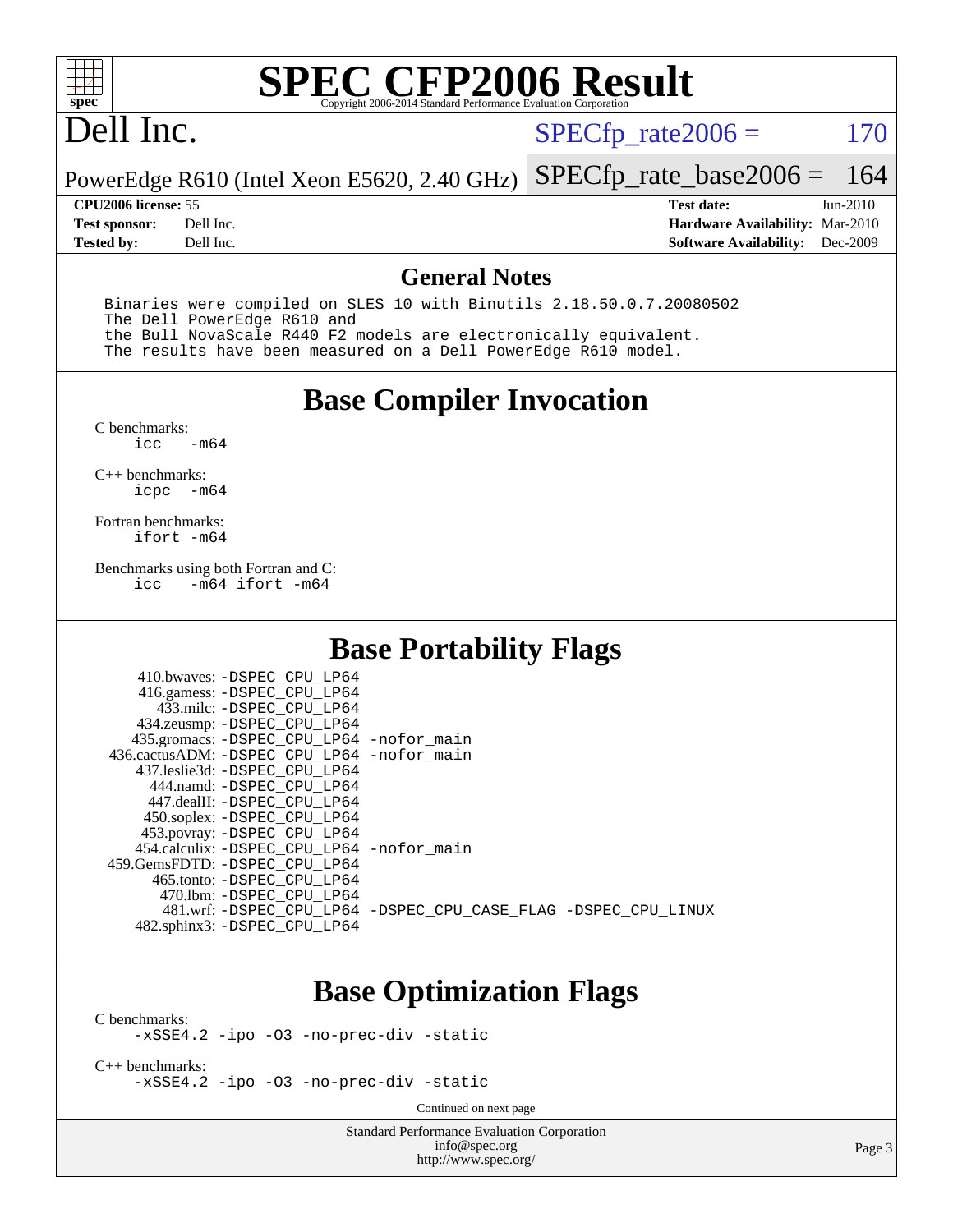

## Dell Inc.

 $SPECTp_rate2006 = 170$ 

PowerEdge R610 (Intel Xeon E5620, 2.40 GHz) [SPECfp\\_rate\\_base2006 =](http://www.spec.org/auto/cpu2006/Docs/result-fields.html#SPECfpratebase2006) 164

**[CPU2006 license:](http://www.spec.org/auto/cpu2006/Docs/result-fields.html#CPU2006license)** 55 **[Test date:](http://www.spec.org/auto/cpu2006/Docs/result-fields.html#Testdate)** Jun-2010 **[Test sponsor:](http://www.spec.org/auto/cpu2006/Docs/result-fields.html#Testsponsor)** Dell Inc. **[Hardware Availability:](http://www.spec.org/auto/cpu2006/Docs/result-fields.html#HardwareAvailability)** Mar-2010 **[Tested by:](http://www.spec.org/auto/cpu2006/Docs/result-fields.html#Testedby)** Dell Inc. **[Software Availability:](http://www.spec.org/auto/cpu2006/Docs/result-fields.html#SoftwareAvailability)** Dec-2009

#### **[Base Optimization Flags \(Continued\)](http://www.spec.org/auto/cpu2006/Docs/result-fields.html#BaseOptimizationFlags)**

[Fortran benchmarks](http://www.spec.org/auto/cpu2006/Docs/result-fields.html#Fortranbenchmarks): [-xSSE4.2](http://www.spec.org/cpu2006/results/res2010q3/cpu2006-20100702-12146.flags.html#user_FCbase_f-xSSE42_f91528193cf0b216347adb8b939d4107) [-ipo](http://www.spec.org/cpu2006/results/res2010q3/cpu2006-20100702-12146.flags.html#user_FCbase_f-ipo) [-O3](http://www.spec.org/cpu2006/results/res2010q3/cpu2006-20100702-12146.flags.html#user_FCbase_f-O3) [-no-prec-div](http://www.spec.org/cpu2006/results/res2010q3/cpu2006-20100702-12146.flags.html#user_FCbase_f-no-prec-div) [-static](http://www.spec.org/cpu2006/results/res2010q3/cpu2006-20100702-12146.flags.html#user_FCbase_f-static)

[Benchmarks using both Fortran and C](http://www.spec.org/auto/cpu2006/Docs/result-fields.html#BenchmarksusingbothFortranandC): [-xSSE4.2](http://www.spec.org/cpu2006/results/res2010q3/cpu2006-20100702-12146.flags.html#user_CC_FCbase_f-xSSE42_f91528193cf0b216347adb8b939d4107) [-ipo](http://www.spec.org/cpu2006/results/res2010q3/cpu2006-20100702-12146.flags.html#user_CC_FCbase_f-ipo) [-O3](http://www.spec.org/cpu2006/results/res2010q3/cpu2006-20100702-12146.flags.html#user_CC_FCbase_f-O3) [-no-prec-div](http://www.spec.org/cpu2006/results/res2010q3/cpu2006-20100702-12146.flags.html#user_CC_FCbase_f-no-prec-div) [-static](http://www.spec.org/cpu2006/results/res2010q3/cpu2006-20100702-12146.flags.html#user_CC_FCbase_f-static)

**[Peak Compiler Invocation](http://www.spec.org/auto/cpu2006/Docs/result-fields.html#PeakCompilerInvocation)**

[C benchmarks \(except as noted below\)](http://www.spec.org/auto/cpu2006/Docs/result-fields.html#Cbenchmarksexceptasnotedbelow):  $\text{icc}$  -m64

482.sphinx3: [icc -m32](http://www.spec.org/cpu2006/results/res2010q3/cpu2006-20100702-12146.flags.html#user_peakCCLD482_sphinx3_intel_icc_32bit_a6a621f8d50482236b970c6ac5f55f93)

[C++ benchmarks \(except as noted below\):](http://www.spec.org/auto/cpu2006/Docs/result-fields.html#CXXbenchmarksexceptasnotedbelow) [icpc -m64](http://www.spec.org/cpu2006/results/res2010q3/cpu2006-20100702-12146.flags.html#user_CXXpeak_intel_icpc_64bit_bedb90c1146cab66620883ef4f41a67e)

450.soplex: [icpc -m32](http://www.spec.org/cpu2006/results/res2010q3/cpu2006-20100702-12146.flags.html#user_peakCXXLD450_soplex_intel_icpc_32bit_4e5a5ef1a53fd332b3c49e69c3330699)

[Fortran benchmarks](http://www.spec.org/auto/cpu2006/Docs/result-fields.html#Fortranbenchmarks): [ifort -m64](http://www.spec.org/cpu2006/results/res2010q3/cpu2006-20100702-12146.flags.html#user_FCpeak_intel_ifort_64bit_ee9d0fb25645d0210d97eb0527dcc06e)

[Benchmarks using both Fortran and C](http://www.spec.org/auto/cpu2006/Docs/result-fields.html#BenchmarksusingbothFortranandC): [icc -m64](http://www.spec.org/cpu2006/results/res2010q3/cpu2006-20100702-12146.flags.html#user_CC_FCpeak_intel_icc_64bit_0b7121f5ab7cfabee23d88897260401c) [ifort -m64](http://www.spec.org/cpu2006/results/res2010q3/cpu2006-20100702-12146.flags.html#user_CC_FCpeak_intel_ifort_64bit_ee9d0fb25645d0210d97eb0527dcc06e)

#### **[Peak Portability Flags](http://www.spec.org/auto/cpu2006/Docs/result-fields.html#PeakPortabilityFlags)**

| 410.bwaves: -DSPEC CPU LP64                |                                                                |
|--------------------------------------------|----------------------------------------------------------------|
| 416.gamess: -DSPEC_CPU_LP64                |                                                                |
| 433.milc: -DSPEC CPU LP64                  |                                                                |
| 434.zeusmp: -DSPEC_CPU_LP64                |                                                                |
| 435.gromacs: -DSPEC_CPU_LP64 -nofor_main   |                                                                |
| 436.cactusADM: -DSPEC CPU LP64 -nofor main |                                                                |
| 437.leslie3d: -DSPEC CPU LP64              |                                                                |
| 444.namd: -DSPEC CPU LP64                  |                                                                |
| 447.dealII: -DSPEC CPU LP64                |                                                                |
| 453.povray: -DSPEC_CPU_LP64                |                                                                |
| 454.calculix: -DSPEC CPU LP64 -nofor main  |                                                                |
| 459.GemsFDTD: -DSPEC CPU LP64              |                                                                |
| 465.tonto: -DSPEC CPU LP64                 |                                                                |
| 470.1bm: - DSPEC CPU LP64                  |                                                                |
|                                            | 481.wrf: -DSPEC_CPU_LP64 -DSPEC_CPU_CASE_FLAG -DSPEC_CPU_LINUX |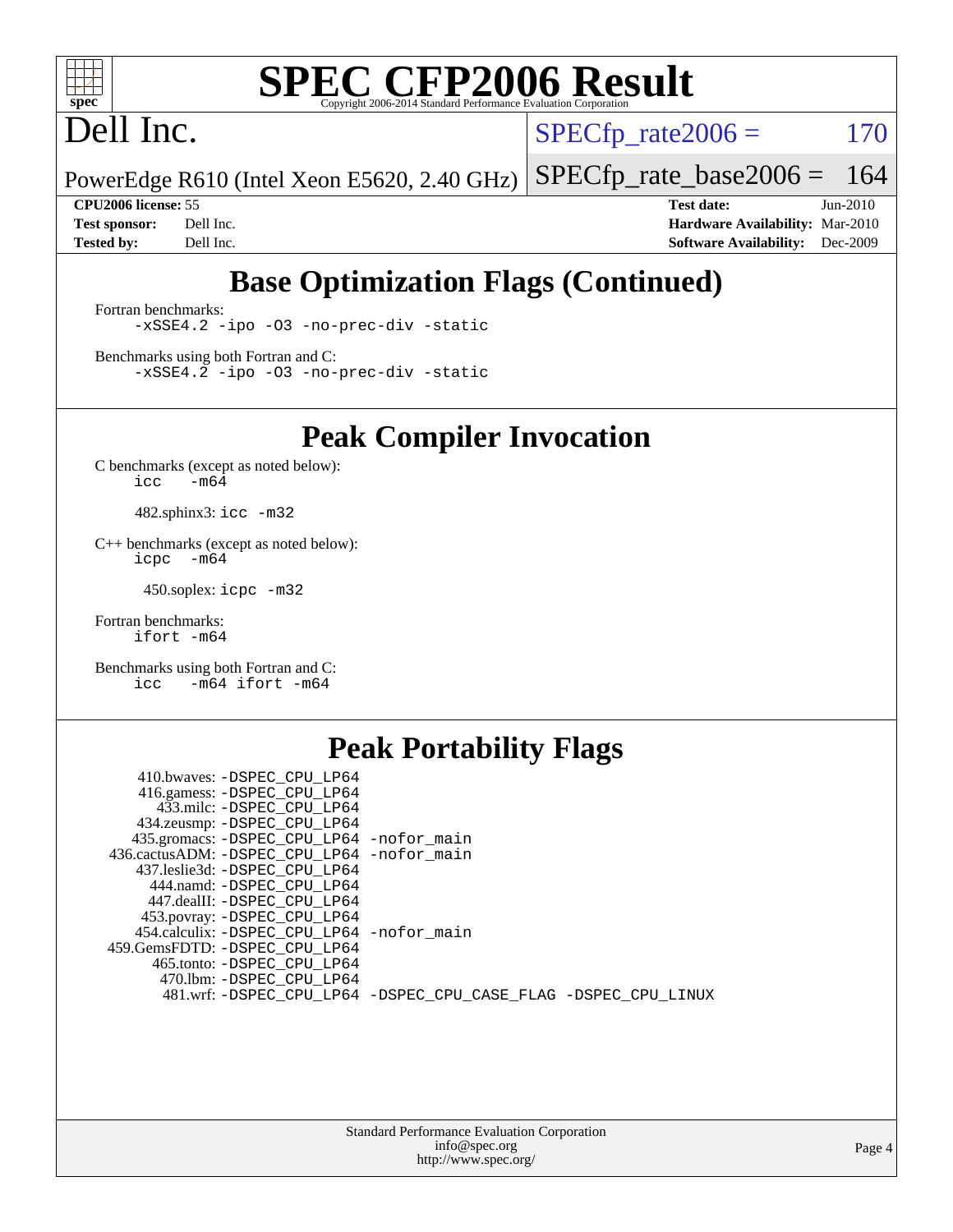

## Dell Inc.

 $SPECTp\_rate2006 = 170$ 

PowerEdge R610 (Intel Xeon E5620, 2.40 GHz) [SPECfp\\_rate\\_base2006 =](http://www.spec.org/auto/cpu2006/Docs/result-fields.html#SPECfpratebase2006) 164

**[CPU2006 license:](http://www.spec.org/auto/cpu2006/Docs/result-fields.html#CPU2006license)** 55 **[Test date:](http://www.spec.org/auto/cpu2006/Docs/result-fields.html#Testdate)** Jun-2010 **[Test sponsor:](http://www.spec.org/auto/cpu2006/Docs/result-fields.html#Testsponsor)** Dell Inc. **[Hardware Availability:](http://www.spec.org/auto/cpu2006/Docs/result-fields.html#HardwareAvailability)** Mar-2010 **[Tested by:](http://www.spec.org/auto/cpu2006/Docs/result-fields.html#Testedby)** Dell Inc. **[Software Availability:](http://www.spec.org/auto/cpu2006/Docs/result-fields.html#SoftwareAvailability)** Dec-2009

#### **[Peak Optimization Flags](http://www.spec.org/auto/cpu2006/Docs/result-fields.html#PeakOptimizationFlags)**

#### [C benchmarks](http://www.spec.org/auto/cpu2006/Docs/result-fields.html#Cbenchmarks):

 433.milc: [-xSSE4.2](http://www.spec.org/cpu2006/results/res2010q3/cpu2006-20100702-12146.flags.html#user_peakPASS2_CFLAGSPASS2_LDFLAGS433_milc_f-xSSE42_f91528193cf0b216347adb8b939d4107)(pass 2) [-prof-gen](http://www.spec.org/cpu2006/results/res2010q3/cpu2006-20100702-12146.flags.html#user_peakPASS1_CFLAGSPASS1_LDFLAGS433_milc_prof_gen_e43856698f6ca7b7e442dfd80e94a8fc)(pass 1) [-ipo](http://www.spec.org/cpu2006/results/res2010q3/cpu2006-20100702-12146.flags.html#user_peakPASS2_CFLAGSPASS2_LDFLAGS433_milc_f-ipo)(pass 2) [-O3](http://www.spec.org/cpu2006/results/res2010q3/cpu2006-20100702-12146.flags.html#user_peakPASS2_CFLAGSPASS2_LDFLAGS433_milc_f-O3)(pass 2) [-no-prec-div](http://www.spec.org/cpu2006/results/res2010q3/cpu2006-20100702-12146.flags.html#user_peakPASS2_CFLAGSPASS2_LDFLAGS433_milc_f-no-prec-div)(pass 2) [-static](http://www.spec.org/cpu2006/results/res2010q3/cpu2006-20100702-12146.flags.html#user_peakPASS2_CFLAGSPASS2_LDFLAGS433_milc_f-static)(pass 2) [-prof-use](http://www.spec.org/cpu2006/results/res2010q3/cpu2006-20100702-12146.flags.html#user_peakPASS2_CFLAGSPASS2_LDFLAGS433_milc_prof_use_bccf7792157ff70d64e32fe3e1250b55)(pass 2) [-fno-alias](http://www.spec.org/cpu2006/results/res2010q3/cpu2006-20100702-12146.flags.html#user_peakOPTIMIZE433_milc_f-no-alias_694e77f6c5a51e658e82ccff53a9e63a) [-opt-prefetch](http://www.spec.org/cpu2006/results/res2010q3/cpu2006-20100702-12146.flags.html#user_peakOPTIMIZE433_milc_f-opt-prefetch) 470.1bm:  $-xSSE4$ . 2(pass 2)  $-prof-gen(pass 1) -ipo(pass 2) -O3(pass 2)$  $-prof-gen(pass 1) -ipo(pass 2) -O3(pass 2)$  $-prof-gen(pass 1) -ipo(pass 2) -O3(pass 2)$  $-prof-gen(pass 1) -ipo(pass 2) -O3(pass 2)$  $-prof-gen(pass 1) -ipo(pass 2) -O3(pass 2)$  $-prof-gen(pass 1) -ipo(pass 2) -O3(pass 2)$ [-no-prec-div](http://www.spec.org/cpu2006/results/res2010q3/cpu2006-20100702-12146.flags.html#user_peakPASS2_CFLAGSPASS2_LDFLAGS470_lbm_f-no-prec-div)(pass 2) [-static](http://www.spec.org/cpu2006/results/res2010q3/cpu2006-20100702-12146.flags.html#user_peakPASS2_CFLAGSPASS2_LDFLAGS470_lbm_f-static)(pass 2) [-prof-use](http://www.spec.org/cpu2006/results/res2010q3/cpu2006-20100702-12146.flags.html#user_peakPASS2_CFLAGSPASS2_LDFLAGS470_lbm_prof_use_bccf7792157ff70d64e32fe3e1250b55)(pass 2) [-opt-malloc-options=3](http://www.spec.org/cpu2006/results/res2010q3/cpu2006-20100702-12146.flags.html#user_peakOPTIMIZE470_lbm_f-opt-malloc-options_13ab9b803cf986b4ee62f0a5998c2238) [-ansi-alias](http://www.spec.org/cpu2006/results/res2010q3/cpu2006-20100702-12146.flags.html#user_peakOPTIMIZE470_lbm_f-ansi-alias) [-auto-ilp32](http://www.spec.org/cpu2006/results/res2010q3/cpu2006-20100702-12146.flags.html#user_peakCOPTIMIZE470_lbm_f-auto-ilp32) 482.sphinx3: [-xSSE4.2](http://www.spec.org/cpu2006/results/res2010q3/cpu2006-20100702-12146.flags.html#user_peakOPTIMIZE482_sphinx3_f-xSSE42_f91528193cf0b216347adb8b939d4107) [-ipo](http://www.spec.org/cpu2006/results/res2010q3/cpu2006-20100702-12146.flags.html#user_peakOPTIMIZE482_sphinx3_f-ipo) [-O3](http://www.spec.org/cpu2006/results/res2010q3/cpu2006-20100702-12146.flags.html#user_peakOPTIMIZE482_sphinx3_f-O3) [-no-prec-div](http://www.spec.org/cpu2006/results/res2010q3/cpu2006-20100702-12146.flags.html#user_peakOPTIMIZE482_sphinx3_f-no-prec-div) [-static](http://www.spec.org/cpu2006/results/res2010q3/cpu2006-20100702-12146.flags.html#user_peakOPTIMIZE482_sphinx3_f-static) [-unroll2](http://www.spec.org/cpu2006/results/res2010q3/cpu2006-20100702-12146.flags.html#user_peakCOPTIMIZE482_sphinx3_f-unroll_784dae83bebfb236979b41d2422d7ec2) [C++ benchmarks:](http://www.spec.org/auto/cpu2006/Docs/result-fields.html#CXXbenchmarks) 444.namd: [-xSSE4.2](http://www.spec.org/cpu2006/results/res2010q3/cpu2006-20100702-12146.flags.html#user_peakPASS2_CXXFLAGSPASS2_LDFLAGS444_namd_f-xSSE42_f91528193cf0b216347adb8b939d4107)(pass 2) [-prof-gen](http://www.spec.org/cpu2006/results/res2010q3/cpu2006-20100702-12146.flags.html#user_peakPASS1_CXXFLAGSPASS1_LDFLAGS444_namd_prof_gen_e43856698f6ca7b7e442dfd80e94a8fc)(pass 1) [-ipo](http://www.spec.org/cpu2006/results/res2010q3/cpu2006-20100702-12146.flags.html#user_peakPASS2_CXXFLAGSPASS2_LDFLAGS444_namd_f-ipo)(pass 2) [-O3](http://www.spec.org/cpu2006/results/res2010q3/cpu2006-20100702-12146.flags.html#user_peakPASS2_CXXFLAGSPASS2_LDFLAGS444_namd_f-O3)(pass 2) [-no-prec-div](http://www.spec.org/cpu2006/results/res2010q3/cpu2006-20100702-12146.flags.html#user_peakPASS2_CXXFLAGSPASS2_LDFLAGS444_namd_f-no-prec-div)(pass 2) [-static](http://www.spec.org/cpu2006/results/res2010q3/cpu2006-20100702-12146.flags.html#user_peakPASS2_CXXFLAGSPASS2_LDFLAGS444_namd_f-static)(pass 2) [-prof-use](http://www.spec.org/cpu2006/results/res2010q3/cpu2006-20100702-12146.flags.html#user_peakPASS2_CXXFLAGSPASS2_LDFLAGS444_namd_prof_use_bccf7792157ff70d64e32fe3e1250b55)(pass 2) [-fno-alias](http://www.spec.org/cpu2006/results/res2010q3/cpu2006-20100702-12146.flags.html#user_peakCXXOPTIMIZE444_namd_f-no-alias_694e77f6c5a51e658e82ccff53a9e63a) [-auto-ilp32](http://www.spec.org/cpu2006/results/res2010q3/cpu2006-20100702-12146.flags.html#user_peakCXXOPTIMIZE444_namd_f-auto-ilp32) 447.dealII: basepeak = yes 450.soplex: [-xSSE4.2](http://www.spec.org/cpu2006/results/res2010q3/cpu2006-20100702-12146.flags.html#user_peakPASS2_CXXFLAGSPASS2_LDFLAGS450_soplex_f-xSSE42_f91528193cf0b216347adb8b939d4107)(pass 2) [-prof-gen](http://www.spec.org/cpu2006/results/res2010q3/cpu2006-20100702-12146.flags.html#user_peakPASS1_CXXFLAGSPASS1_LDFLAGS450_soplex_prof_gen_e43856698f6ca7b7e442dfd80e94a8fc)(pass 1) [-ipo](http://www.spec.org/cpu2006/results/res2010q3/cpu2006-20100702-12146.flags.html#user_peakPASS2_CXXFLAGSPASS2_LDFLAGS450_soplex_f-ipo)(pass 2) [-O3](http://www.spec.org/cpu2006/results/res2010q3/cpu2006-20100702-12146.flags.html#user_peakPASS2_CXXFLAGSPASS2_LDFLAGS450_soplex_f-O3)(pass 2) [-no-prec-div](http://www.spec.org/cpu2006/results/res2010q3/cpu2006-20100702-12146.flags.html#user_peakPASS2_CXXFLAGSPASS2_LDFLAGS450_soplex_f-no-prec-div)(pass 2) [-static](http://www.spec.org/cpu2006/results/res2010q3/cpu2006-20100702-12146.flags.html#user_peakPASS2_CXXFLAGSPASS2_LDFLAGS450_soplex_f-static)(pass 2) [-prof-use](http://www.spec.org/cpu2006/results/res2010q3/cpu2006-20100702-12146.flags.html#user_peakPASS2_CXXFLAGSPASS2_LDFLAGS450_soplex_prof_use_bccf7792157ff70d64e32fe3e1250b55)(pass 2) [-opt-malloc-options=3](http://www.spec.org/cpu2006/results/res2010q3/cpu2006-20100702-12146.flags.html#user_peakOPTIMIZE450_soplex_f-opt-malloc-options_13ab9b803cf986b4ee62f0a5998c2238) 453.povray: [-xSSE4.2](http://www.spec.org/cpu2006/results/res2010q3/cpu2006-20100702-12146.flags.html#user_peakPASS2_CXXFLAGSPASS2_LDFLAGS453_povray_f-xSSE42_f91528193cf0b216347adb8b939d4107)(pass 2) [-prof-gen](http://www.spec.org/cpu2006/results/res2010q3/cpu2006-20100702-12146.flags.html#user_peakPASS1_CXXFLAGSPASS1_LDFLAGS453_povray_prof_gen_e43856698f6ca7b7e442dfd80e94a8fc)(pass 1) [-ipo](http://www.spec.org/cpu2006/results/res2010q3/cpu2006-20100702-12146.flags.html#user_peakPASS2_CXXFLAGSPASS2_LDFLAGS453_povray_f-ipo)(pass 2) [-O3](http://www.spec.org/cpu2006/results/res2010q3/cpu2006-20100702-12146.flags.html#user_peakPASS2_CXXFLAGSPASS2_LDFLAGS453_povray_f-O3)(pass 2) [-no-prec-div](http://www.spec.org/cpu2006/results/res2010q3/cpu2006-20100702-12146.flags.html#user_peakPASS2_CXXFLAGSPASS2_LDFLAGS453_povray_f-no-prec-div)(pass 2) [-static](http://www.spec.org/cpu2006/results/res2010q3/cpu2006-20100702-12146.flags.html#user_peakPASS2_CXXFLAGSPASS2_LDFLAGS453_povray_f-static)(pass 2) [-prof-use](http://www.spec.org/cpu2006/results/res2010q3/cpu2006-20100702-12146.flags.html#user_peakPASS2_CXXFLAGSPASS2_LDFLAGS453_povray_prof_use_bccf7792157ff70d64e32fe3e1250b55)(pass 2) [-unroll4](http://www.spec.org/cpu2006/results/res2010q3/cpu2006-20100702-12146.flags.html#user_peakCXXOPTIMIZE453_povray_f-unroll_4e5e4ed65b7fd20bdcd365bec371b81f) [-ansi-alias](http://www.spec.org/cpu2006/results/res2010q3/cpu2006-20100702-12146.flags.html#user_peakCXXOPTIMIZE453_povray_f-ansi-alias) [Fortran benchmarks](http://www.spec.org/auto/cpu2006/Docs/result-fields.html#Fortranbenchmarks): 410.bwaves: [-xSSE4.2](http://www.spec.org/cpu2006/results/res2010q3/cpu2006-20100702-12146.flags.html#user_peakOPTIMIZE410_bwaves_f-xSSE42_f91528193cf0b216347adb8b939d4107) [-ipo](http://www.spec.org/cpu2006/results/res2010q3/cpu2006-20100702-12146.flags.html#user_peakOPTIMIZE410_bwaves_f-ipo) [-O3](http://www.spec.org/cpu2006/results/res2010q3/cpu2006-20100702-12146.flags.html#user_peakOPTIMIZE410_bwaves_f-O3) [-no-prec-div](http://www.spec.org/cpu2006/results/res2010q3/cpu2006-20100702-12146.flags.html#user_peakOPTIMIZE410_bwaves_f-no-prec-div) [-static](http://www.spec.org/cpu2006/results/res2010q3/cpu2006-20100702-12146.flags.html#user_peakOPTIMIZE410_bwaves_f-static) [-opt-prefetch](http://www.spec.org/cpu2006/results/res2010q3/cpu2006-20100702-12146.flags.html#user_peakOPTIMIZE410_bwaves_f-opt-prefetch)  $416$ .gamess:  $-xSSE4$ .  $2(pass 2)$  -prof-qen(pass 1) [-ipo](http://www.spec.org/cpu2006/results/res2010q3/cpu2006-20100702-12146.flags.html#user_peakPASS2_FFLAGSPASS2_LDFLAGS416_gamess_f-ipo)(pass 2) -03(pass 2) [-no-prec-div](http://www.spec.org/cpu2006/results/res2010q3/cpu2006-20100702-12146.flags.html#user_peakPASS2_FFLAGSPASS2_LDFLAGS416_gamess_f-no-prec-div)(pass 2) [-static](http://www.spec.org/cpu2006/results/res2010q3/cpu2006-20100702-12146.flags.html#user_peakPASS2_FFLAGSPASS2_LDFLAGS416_gamess_f-static)(pass 2) [-prof-use](http://www.spec.org/cpu2006/results/res2010q3/cpu2006-20100702-12146.flags.html#user_peakPASS2_FFLAGSPASS2_LDFLAGS416_gamess_prof_use_bccf7792157ff70d64e32fe3e1250b55)(pass 2) [-unroll2](http://www.spec.org/cpu2006/results/res2010q3/cpu2006-20100702-12146.flags.html#user_peakOPTIMIZE416_gamess_f-unroll_784dae83bebfb236979b41d2422d7ec2) [-Ob0](http://www.spec.org/cpu2006/results/res2010q3/cpu2006-20100702-12146.flags.html#user_peakOPTIMIZE416_gamess_f-Ob_n_fbe6f6428adb7d4b74b1e99bb2444c2d) [-ansi-alias](http://www.spec.org/cpu2006/results/res2010q3/cpu2006-20100702-12146.flags.html#user_peakOPTIMIZE416_gamess_f-ansi-alias) [-scalar-rep-](http://www.spec.org/cpu2006/results/res2010q3/cpu2006-20100702-12146.flags.html#user_peakOPTIMIZE416_gamess_f-disablescalarrep_abbcad04450fb118e4809c81d83c8a1d) 434.zeusmp: basepeak = yes 437.leslie3d: [-xSSE4.2](http://www.spec.org/cpu2006/results/res2010q3/cpu2006-20100702-12146.flags.html#user_peakOPTIMIZE437_leslie3d_f-xSSE42_f91528193cf0b216347adb8b939d4107) [-ipo](http://www.spec.org/cpu2006/results/res2010q3/cpu2006-20100702-12146.flags.html#user_peakOPTIMIZE437_leslie3d_f-ipo) [-O3](http://www.spec.org/cpu2006/results/res2010q3/cpu2006-20100702-12146.flags.html#user_peakOPTIMIZE437_leslie3d_f-O3) [-no-prec-div](http://www.spec.org/cpu2006/results/res2010q3/cpu2006-20100702-12146.flags.html#user_peakOPTIMIZE437_leslie3d_f-no-prec-div) [-static](http://www.spec.org/cpu2006/results/res2010q3/cpu2006-20100702-12146.flags.html#user_peakOPTIMIZE437_leslie3d_f-static) 459.GemsFDTD: [-xSSE4.2](http://www.spec.org/cpu2006/results/res2010q3/cpu2006-20100702-12146.flags.html#user_peakPASS2_FFLAGSPASS2_LDFLAGS459_GemsFDTD_f-xSSE42_f91528193cf0b216347adb8b939d4107)(pass 2) [-prof-gen](http://www.spec.org/cpu2006/results/res2010q3/cpu2006-20100702-12146.flags.html#user_peakPASS1_FFLAGSPASS1_LDFLAGS459_GemsFDTD_prof_gen_e43856698f6ca7b7e442dfd80e94a8fc)(pass 1) [-ipo](http://www.spec.org/cpu2006/results/res2010q3/cpu2006-20100702-12146.flags.html#user_peakPASS2_FFLAGSPASS2_LDFLAGS459_GemsFDTD_f-ipo)(pass 2) [-O3](http://www.spec.org/cpu2006/results/res2010q3/cpu2006-20100702-12146.flags.html#user_peakPASS2_FFLAGSPASS2_LDFLAGS459_GemsFDTD_f-O3)(pass 2) [-no-prec-div](http://www.spec.org/cpu2006/results/res2010q3/cpu2006-20100702-12146.flags.html#user_peakPASS2_FFLAGSPASS2_LDFLAGS459_GemsFDTD_f-no-prec-div)(pass 2) [-static](http://www.spec.org/cpu2006/results/res2010q3/cpu2006-20100702-12146.flags.html#user_peakPASS2_FFLAGSPASS2_LDFLAGS459_GemsFDTD_f-static)(pass 2) [-prof-use](http://www.spec.org/cpu2006/results/res2010q3/cpu2006-20100702-12146.flags.html#user_peakPASS2_FFLAGSPASS2_LDFLAGS459_GemsFDTD_prof_use_bccf7792157ff70d64e32fe3e1250b55)(pass 2) [-unroll2](http://www.spec.org/cpu2006/results/res2010q3/cpu2006-20100702-12146.flags.html#user_peakOPTIMIZE459_GemsFDTD_f-unroll_784dae83bebfb236979b41d2422d7ec2) [-Ob0](http://www.spec.org/cpu2006/results/res2010q3/cpu2006-20100702-12146.flags.html#user_peakOPTIMIZE459_GemsFDTD_f-Ob_n_fbe6f6428adb7d4b74b1e99bb2444c2d)  $465$ .tonto:  $-xSSE4$ .  $2(pass 2)$  [-prof-gen](http://www.spec.org/cpu2006/results/res2010q3/cpu2006-20100702-12146.flags.html#user_peakPASS1_FFLAGSPASS1_LDFLAGS465_tonto_prof_gen_e43856698f6ca7b7e442dfd80e94a8fc)(pass 1) [-ipo](http://www.spec.org/cpu2006/results/res2010q3/cpu2006-20100702-12146.flags.html#user_peakPASS2_FFLAGSPASS2_LDFLAGS465_tonto_f-ipo)(pass 2) [-O3](http://www.spec.org/cpu2006/results/res2010q3/cpu2006-20100702-12146.flags.html#user_peakPASS2_FFLAGSPASS2_LDFLAGS465_tonto_f-O3)(pass 2) [-no-prec-div](http://www.spec.org/cpu2006/results/res2010q3/cpu2006-20100702-12146.flags.html#user_peakPASS2_FFLAGSPASS2_LDFLAGS465_tonto_f-no-prec-div)(pass 2) [-static](http://www.spec.org/cpu2006/results/res2010q3/cpu2006-20100702-12146.flags.html#user_peakPASS2_FFLAGSPASS2_LDFLAGS465_tonto_f-static)(pass 2) [-prof-use](http://www.spec.org/cpu2006/results/res2010q3/cpu2006-20100702-12146.flags.html#user_peakPASS2_FFLAGSPASS2_LDFLAGS465_tonto_prof_use_bccf7792157ff70d64e32fe3e1250b55)(pass 2) [-unroll4](http://www.spec.org/cpu2006/results/res2010q3/cpu2006-20100702-12146.flags.html#user_peakOPTIMIZE465_tonto_f-unroll_4e5e4ed65b7fd20bdcd365bec371b81f) [-auto](http://www.spec.org/cpu2006/results/res2010q3/cpu2006-20100702-12146.flags.html#user_peakOPTIMIZE465_tonto_f-auto) [-inline-calloc](http://www.spec.org/cpu2006/results/res2010q3/cpu2006-20100702-12146.flags.html#user_peakOPTIMIZE465_tonto_f-inline-calloc) [-opt-malloc-options=3](http://www.spec.org/cpu2006/results/res2010q3/cpu2006-20100702-12146.flags.html#user_peakOPTIMIZE465_tonto_f-opt-malloc-options_13ab9b803cf986b4ee62f0a5998c2238) [Benchmarks using both Fortran and C](http://www.spec.org/auto/cpu2006/Docs/result-fields.html#BenchmarksusingbothFortranandC): Continued on next page